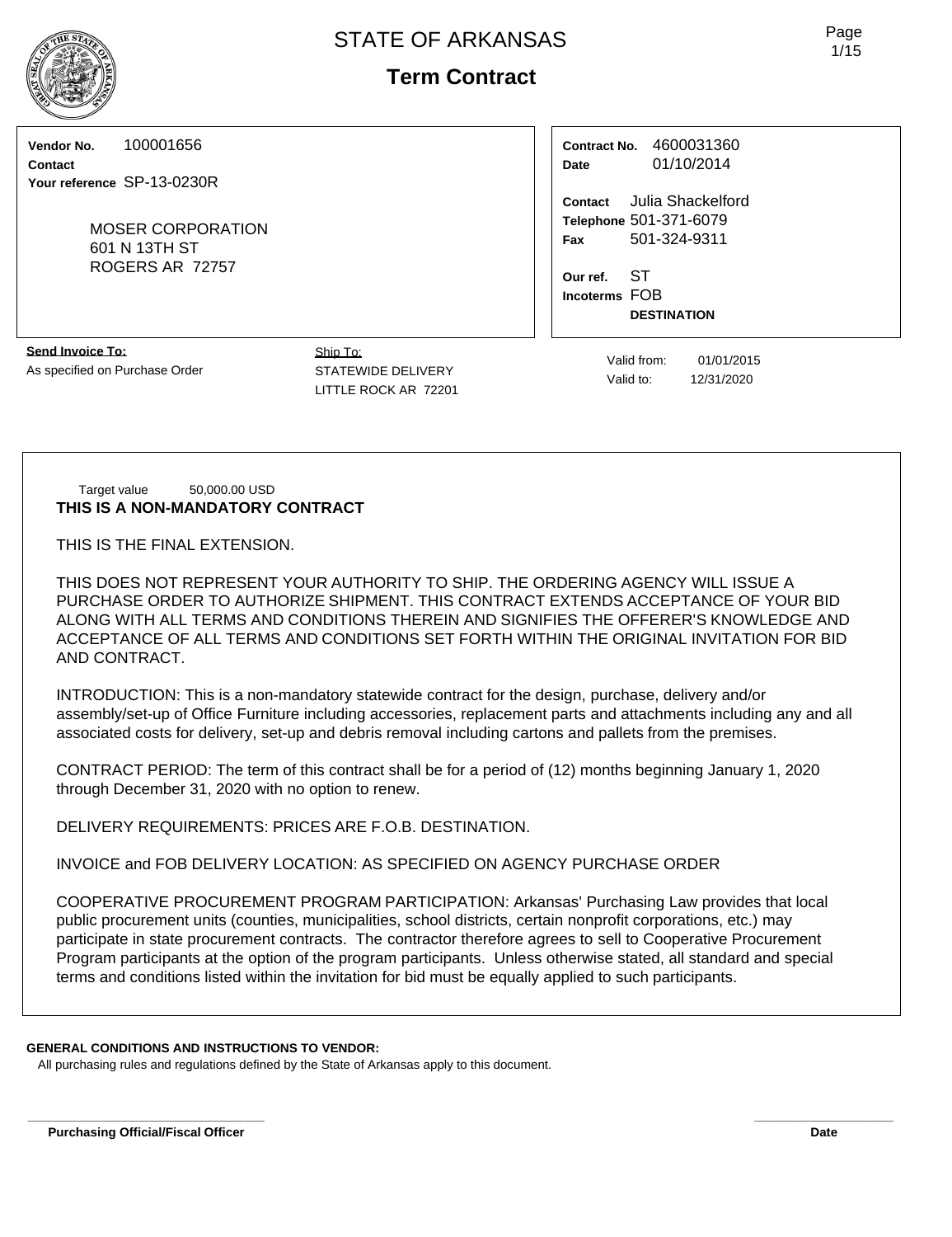

Page 2/15

**Vendor No.** 100001656 **Contact Your reference** SP-13-0230R **Contract No.** 4600031360 **Date** 01/10/2014 **Our reference** ST

**GENERAL CONDITIONS AND INSTRUCTIONS TO VENDOR:** All purchasing rules and regulations defined by the State of Arkansas apply to this document.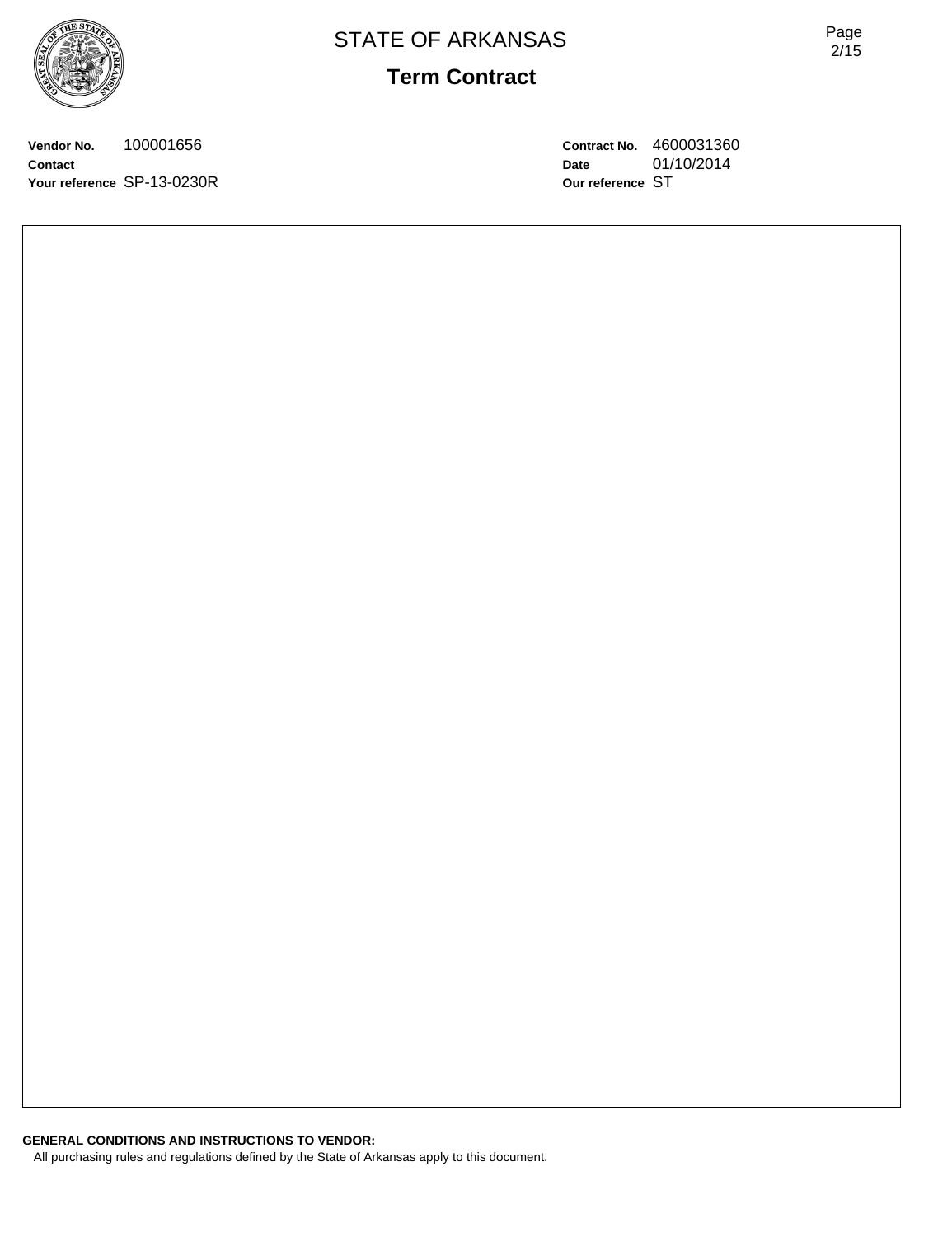$\sqrt{ }$ 

**Term Contract**

**Vendor No.** 100001656 **Contact Your reference** SP-13-0230R **Contract No.** 4600031360 **Date** 01/10/2014 **Our reference** ST

| Item | <b>Material/Description</b>                         | <b>Target QtyUM</b> |                   | <b>Unit Price</b> | <b>Amount</b> |
|------|-----------------------------------------------------|---------------------|-------------------|-------------------|---------------|
| 0001 | 10131663<br>TABLE SCHOOL CAFETERIA                  | 1,000.00            | Lump Sum          | 1.00              | \$1,000.00    |
| 0002 | 10131672<br><b>CHAIR CAFETERIA</b>                  | 1,000.00            | Lump Sum          | 1.00              | \$1,000.00    |
| 0003 | 10131626<br><b>BED/BUNK DORMITORY/HOSPITALITY</b>   | 1,000.00            | Lump Sum          | 1.00              | \$1,000.00    |
| 0004 | 10131627<br><b>DESK DORMITORY/HOSPITALITY</b>       | 1,000.00            | Lump Sum          | 1.00              | \$1,000.00    |
| 0005 | 10131628<br>WARDROBE/STORAGE DORMITORY/HOSPITALITY  | 1,000.00            | Lump Sum          | 1.00              | \$1,000.00    |
| 0006 | 10131666<br>SHELVING FILING HIGH DENSITY            | 1,000.00            | Lump Sum          | 1.00              | \$1,000.00    |
| 0007 | 10131667<br>FILING LATERAL/VERTICAL                 | 1,000.00            | Lump Sum          | 1.00              | \$1,000.00    |
| 0008 | 10131668<br>FILING MOVABLE ISLE/ROTARY              | 1,000.00            | Lump Sum          | 1.00              | \$1,000.00    |
| 0009 | 10131676<br>ACCESSORIES FREESTANDING CASEGOODS      | 1,000.00            | Lump Sum          | 1.00              | \$1,000.00    |
| 0010 | 10131677<br>DESK FREESTANDING CASEGOODS             | 1,000.00            | Lump Sum          | 1.00              | \$1,000.00    |
| 0011 | 10131678<br>SHELVING FREESTANDING CASEGOODS         | 3,000.00            | Lump Sum          | 1.00              | \$3,000.00    |
| 0012 | 10131679<br>TABLE FREESTANDING CASEGOODS CONF/TRAIN |                     | 5,000.00 Lump Sum | 1.00              | \$5,000.00    |
| 0013 | 10131669<br>SHELVING/BOOK CARTS LIBRARY             |                     | 2,500.00 Lump Sum | 1.00              | \$2,500.00    |
|      |                                                     |                     |                   |                   |               |

**GENERAL CONDITIONS AND INSTRUCTIONS TO VENDOR:**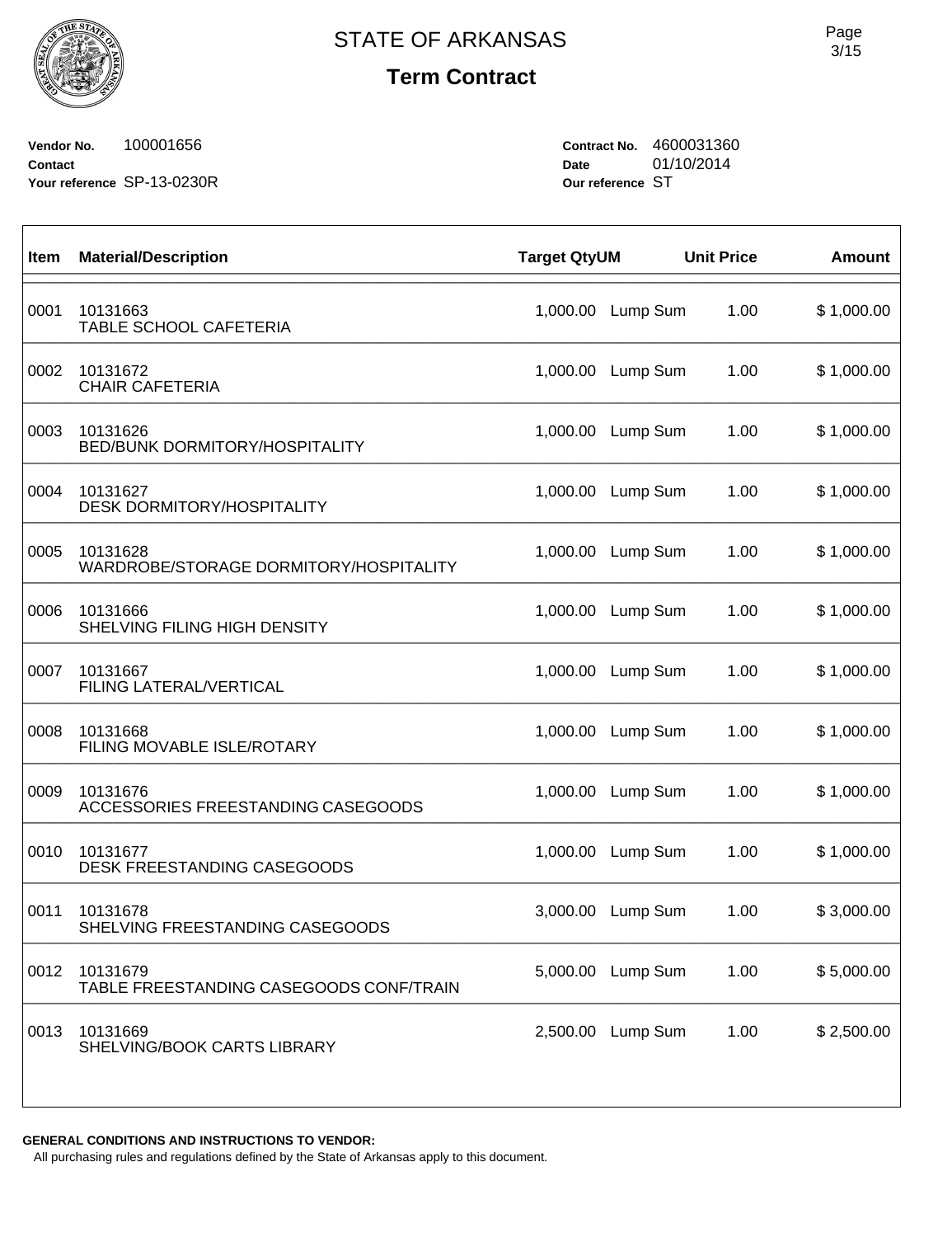**Vendor No.** 100001656 **Contact Your reference** SP-13-0230R **Contract No.** 4600031360 **Date** 01/10/2014 **Our reference** ST

| Item | <b>Material/Description</b>                     | <b>Target QtyUM</b> |                   | <b>Unit Price</b> | <b>Amount</b> |
|------|-------------------------------------------------|---------------------|-------------------|-------------------|---------------|
| 0014 | 10131670<br><b>CARREL STUDY LIBRARY</b>         | 1,000.00            | Lump Sum          | 1.00              | \$1,000.00    |
| 0015 | 10131671<br><b>TABLE/CHAIR LIBRARY</b>          |                     | 1,000.00 Lump Sum | 1.00              | \$1,000.00    |
| 0016 | 10131673<br><b>ACCESSORIES LOUNGE/RECEPTION</b> | 1,000.00            | Lump Sum          | 1.00              | \$1,000.00    |
| 0017 | 10131674<br>SEATING LOUNGE/RECEPTION            | 5,000.00            | Lump Sum          | 1.00              | \$5,000.00    |
| 0018 | 10131675<br><b>TABLE LOUNGE/RECEPTION</b>       | 1,000.00            | Lump Sum          | 1.00              | \$1,000.00    |
| 0019 | 10131629<br><b>DESK SCHOOL ADMIN/TEACHER</b>    |                     | 1,000.00 Lump Sum | 1.00              | \$1,000.00    |
| 0020 | 10131660<br><b>DESK SCHOOL STUDENT</b>          | 1,000.00            | Lump Sum          | 1.00              | \$1,000.00    |
| 0021 | 10131662<br>TABLE SCHOOL CLASSROOM ACTIVITY     | 1,000.00            | Lump Sum          | 1.00              | \$1,000.00    |
| 0022 | 10131664<br>FURNITURE SCHOOL LAB/SCIENCE        | 1,000.00            | Lump Sum          | 1.00              | \$1,000.00    |
| 0023 | 10131665<br><b>SEATING SCHOOL</b>               | 1,000.00            | Lump Sum          | 1.00              | \$1,000.00    |
| 0024 | 10131680<br><b>SEATING ERGO/TASK</b>            | 1,000.00            | Lump Sum          | 1.00              | \$1,000.00    |
| 0025 | 10131681<br>SEATING EXECUTIVE/MANAGEMENT        |                     | 3,000.00 Lump Sum | 1.00              | \$3,000.00    |
| 0026 | 10131682<br>SEATING FIXED/RAIL AUDITORIUM       | 1,000.00            | Lump Sum          | 1.00              | \$1,000.00    |
| 0027 | 10131683<br><b>SEATING SIDE/STACK</b>           | 1,000.00            | Lump Sum          | 1.00              | \$1,000.00    |

**GENERAL CONDITIONS AND INSTRUCTIONS TO VENDOR:**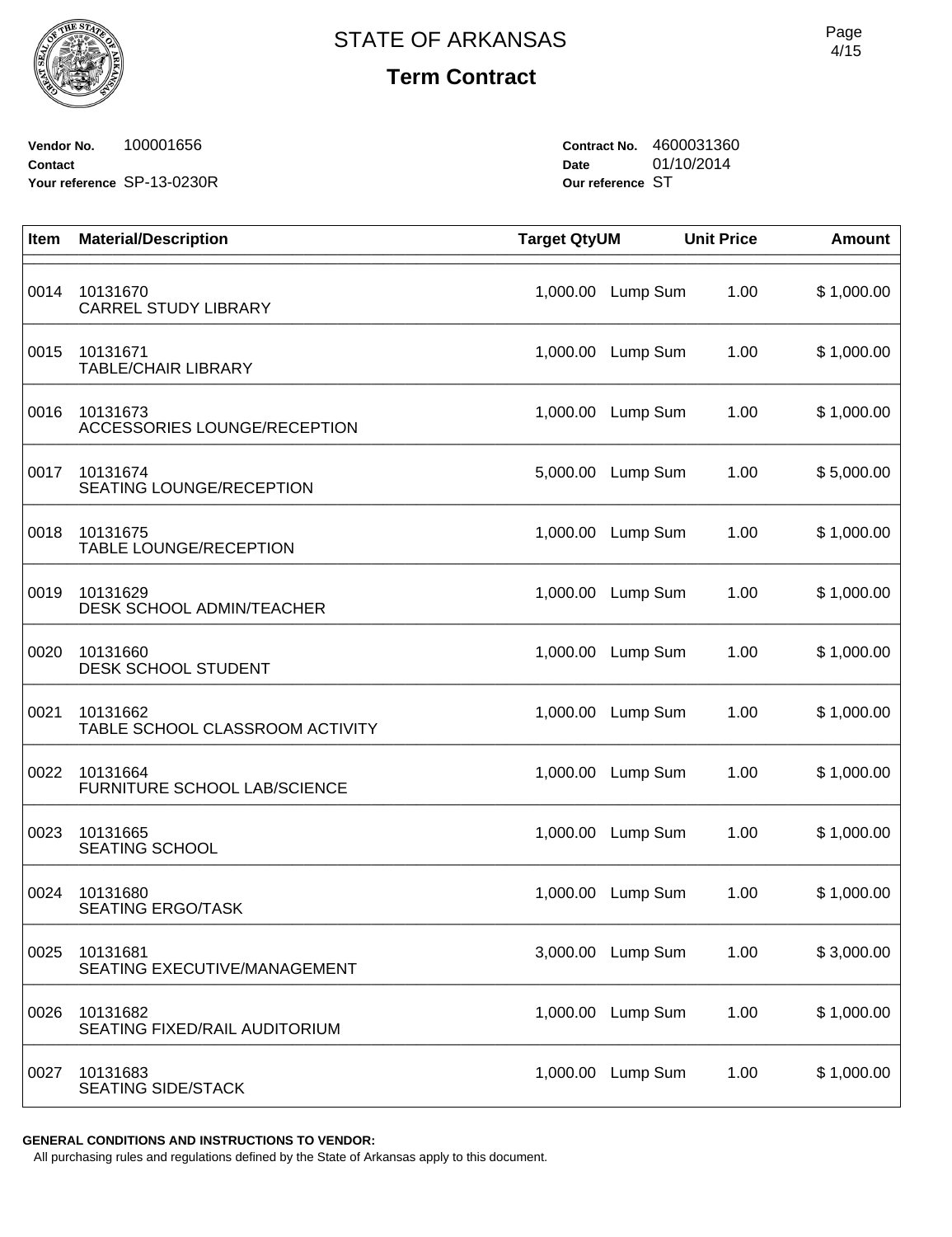**Vendor No.** 100001656 **Contact Your reference** SP-13-0230R **Contract No.** 4600031360 **Date** 01/10/2014 **Our reference** ST

| <b>Item</b> | <b>Material/Description</b>                   | <b>Target QtyUM</b> |          | <b>Unit Price</b> | Amount     |
|-------------|-----------------------------------------------|---------------------|----------|-------------------|------------|
| 0028        | 10131685<br>ACCESSORIES MODULAR SYSTEMS       | 1,000.00            | Lump Sum | 1.00              | \$1,000.00 |
| 0029        | 10131686<br>WALL MODULAR SYSTEMS FULL HEIGHT  | 1,000.00            | Lump Sum | 1.00              | \$1,000.00 |
| 0030        | 10131687<br><b>FRAME/TILE MODULAR SYSTEMS</b> | 1,000.00            | Lump Sum | 1.00              | \$1,000.00 |
| 0031        | 10131688<br>PANEL MODULAR SYSTEMS             | 1,000.00            | Lump Sum | 1.00              | \$1,000.00 |
| 0032        | 10131689<br>DESKING OPEN PLAN MODULAR SYSTEMS | 1,000.00            | Lump Sum | 1.00              | \$1,000.00 |
| 0036        | 10131624<br>DESK SPECIALTY TECHNOLOGY SUPPORT | 1,000.00            | Lump Sum | 1.00              | \$1,000.00 |
|             |                                               |                     |          |                   |            |

Estimated Net Value **46,500.00**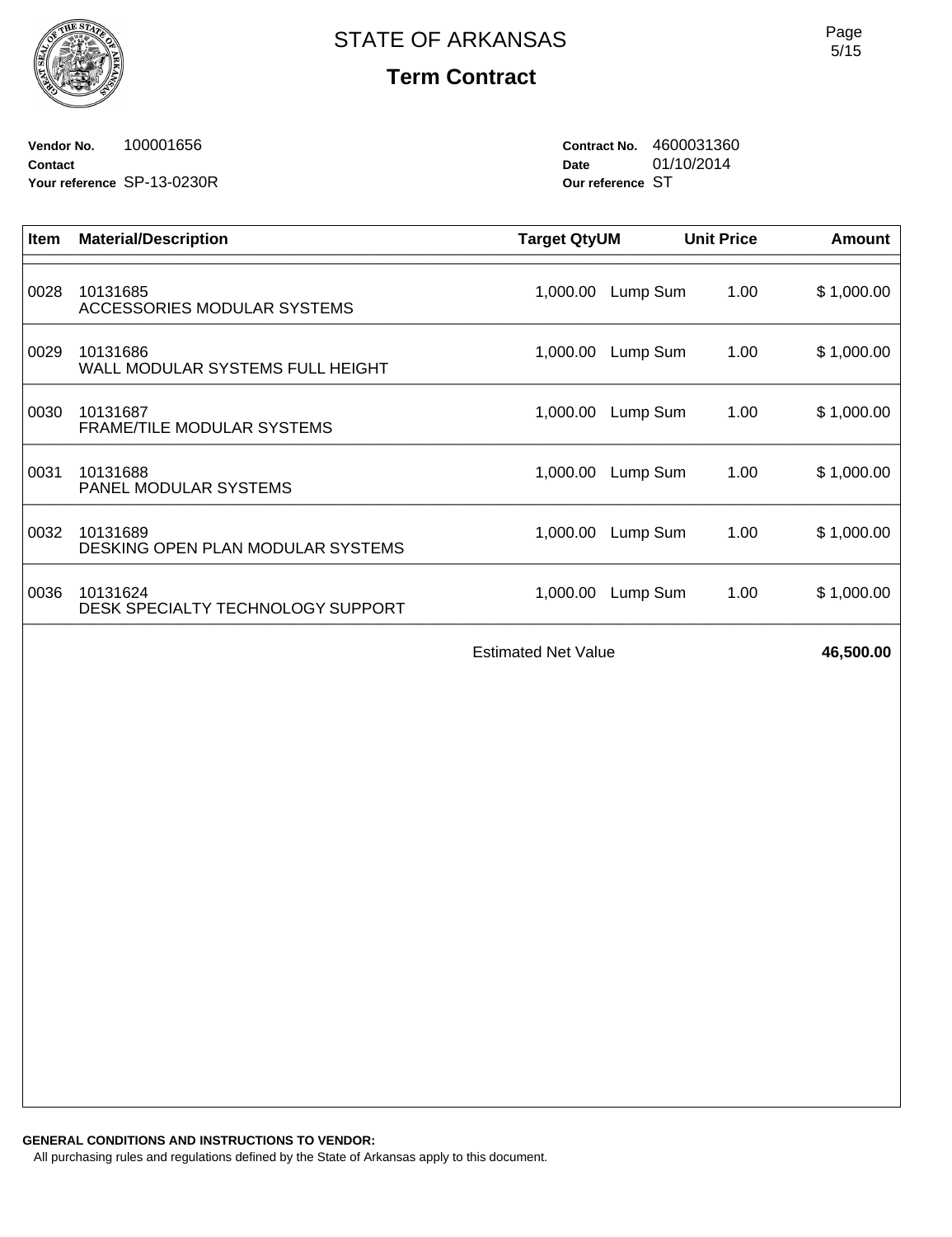

**Term Contract**

**Vendor No.** 100001656 **Contact Your reference** SP-13-0230R **Contract No.** 4600031360 **Date** 01/10/2014 **Our reference** ST

### SECTION 1 - GENERAL INFORMATION

1.1 INTRODUCTION: This is a non-mandatory statewide contract for the design, purchase, delivery and/or assembly/set-up of Office Furniture including accessories, replacement parts and attachments including any and all associated costs for delivery, set-up and debris removal including cartons and pallets from the premises.

1.2 COOPERATIVE PURCHASING PROGRAM PARTICIPATION: Arkansas' Purchasing Law provides that local public procurement units (counties, municipalities, school districts, certain nonprofit corporations, etc.) may participate in state purchasing contracts. The contractor therefore agrees to sell to Cooperative Purchasing Program participants at the option of the program participants. Unless otherwise stated, all standard and special terms and conditions listed within the contract must be equally applied to such participants.

1.3 TYPE OF CONTRACT: The contract will be a one (1) year term contract from the date of award. Upon mutual agreement by the contractor and OSP, the contract may be renewed on a year-to-year basis, for up to (six (6)) additional (one year terms) or a portion thereof. In no event shall the total contract term be more than seven (7) years.

1.4 PAYMENT AND INVOICE PROVISIONS: An itemized invoice addressed to the ordering entity shall reference purchase order number, contract number, quantity, description, list and net unit price. Installation/Labor and any other ancillary charges will be shown as a separate line item on all quotes and invoices.

Payment will be made in accordance with applicable State of Arkansas accounting procedures upon acceptance by the Agency. The State may not be invoiced in advance of delivery and acceptance of any commodity. Payment will be made only after the contractor has successfully satisfied the state agency as to the goods purchased. Contractor should invoice agency by an itemized list of charges. Purchase Order Number and/or Contract Number should be referenced on each invoice.

1.5 RECORD RETENTION: The contractor shall be required to maintain all pertinent financial and accounting records and evidence pertaining to the contract in accordance with generally accepted principles of accounting and other procedures specified by the State of Arkansas. Access will be granted upon request, to State or Federal Government entities or any of their duly authorized representatives.

Financial and accounting records shall be made available, upon request, to the State of Arkansas' designee at any time during the contract period and any extension thereof, and for five (5) years from expiration date and final payment on the contract or extension thereof.

1.6 PRIME CONTRACTOR RESPONSIBILITY: The contractor will be required to assume prime contractor responsibility for the contract and will be the sole point of contact with regard to all commodities, services and support. The prime contractor may delegate facilitation of contract orders to their "Authorized/Certified Dealers" only. This delegation will in no way relieve the contractor of any contractual obligations set forth in this Contract Award.

#### 1.7 CONTRACT INFORMATION

- 1. The State of Arkansas may not contract with another party:
	- a. Upon default, to pay all sums to become due under a contract.
	- b. To pay damages, legal expenses or other costs and expenses of any party.
	- c. To conduct litigation in a place other than Pulaski County, Arkansas
	- d. To agree to any provision of a contract; which violates the laws or constitution

### **GENERAL CONDITIONS AND INSTRUCTIONS TO VENDOR:**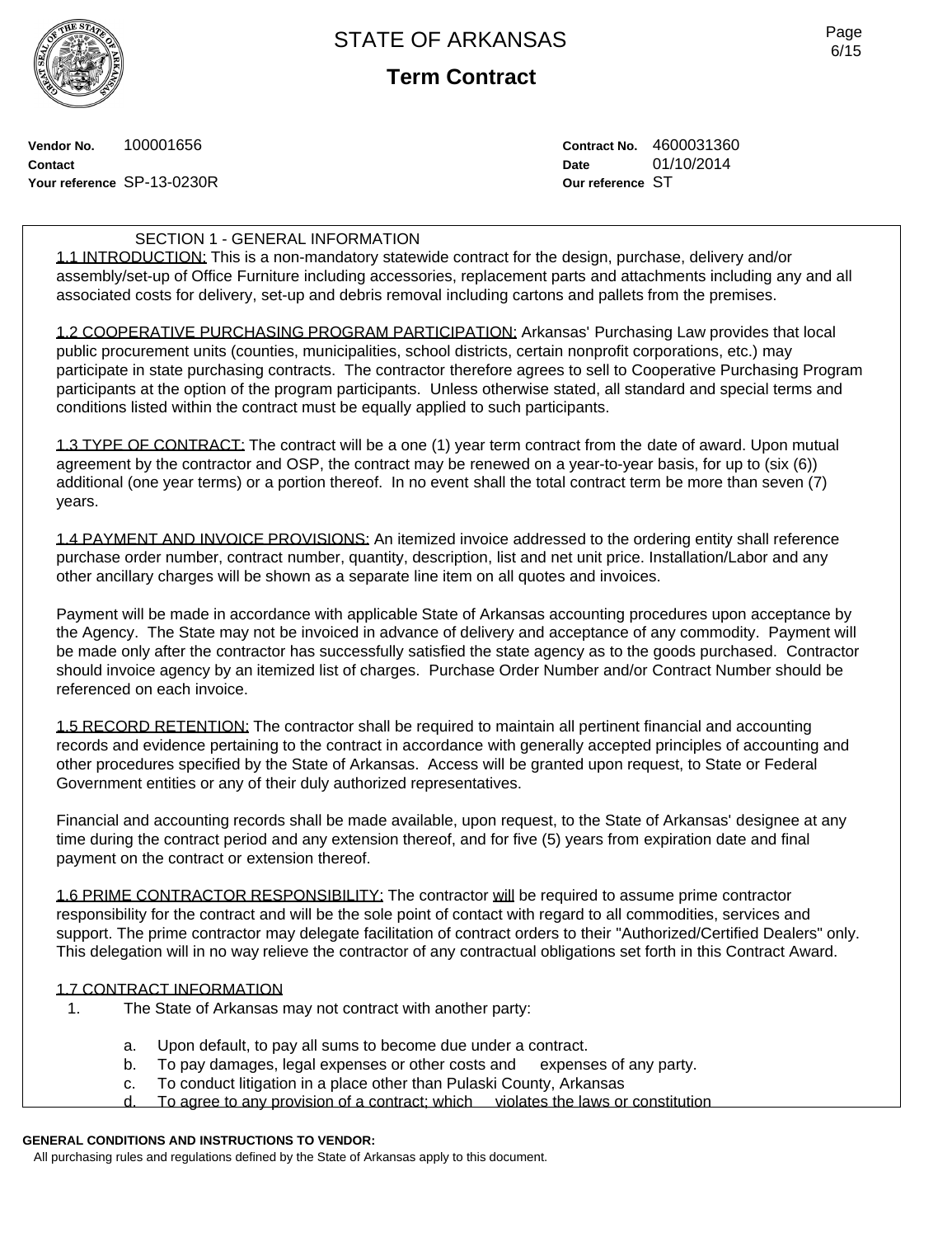**Term Contract**

**Vendor No.** 100001656 **Contact Your reference** SP-13-0230R **Contract No.** 4600031360 **Date** 01/10/2014 **Our reference** ST

of the State of Arkansas.

- 2. A party wishing to contract with the State of Arkansas should:
- a. Remove any language from its contract which grants to it any remedies other than:
	- i. The right to possession.
	- ii. The right to accrued payments.
	- iii. The right to expenses of de-installation.
	- iv. The right to expenses of repair to return the equipment to normal working

order, normal wear and tear excluded.

- v. The right to recover only amounts due at the time of repossession and any unamortized nonrecurring cost as allowed by Arkansas Law.
- b. Include in its contract that the laws of the State of Arkansas govern the contract.
- c. Acknowledge that contracts become effective when awarded by the State Procurement Official.

1.8 CONDITIONS OF CONTRACT: The contractor shall at all times observe and comply with federal and State laws, local laws, ordinances, orders, and regulations existing at the time of or enacted subsequent to the execution of this contract which in any manner affect the completion of the work. The contractor shall indemnify and save harmless the agency and all its officers, representatives, agents, and employees against any claim or liability arising from or based upon the violation of any such law, ordinance, regulation, order or decree by an employee, representative, or subcontractor of the contractor.

1.9 STATEMENT OF LIABILITY: The State will demonstrate reasonable care but shall not be liable in the event of loss, destruction, or theft of contractor-owned items to be delivered or to be used in the installation of deliverables. The contractor is required to retain total liability until the deliverables have been accepted by the "authorized agency official." At no time will the State be responsible for or accept liability for any contractor-owned items.

1.10 AWARD RESPONSIBILITY: The State Procurement Official will be responsible for award and administration of any resulting contract.

1.11 DELEGATION AND/OR ASSIGNMENT: The contractor shall not assign the contract in whole or in part or any payment arising there from without the prior written consent of the State Procurement Official. The contractor may delegate facilitation of contract orders to their "Authorized/Certified Dealers" only. This delegation will in no way relieve the contractor of any contractual obligations set forth in this Contract Award.

1.12 DISCOUNT CHANGE CLAUSE: The contractor may offer larger discount percentages for products, accessories, replacement parts and attachments at any time during the contract term.

1.13 LENGTH OF PRICE GUARANTEE: Discount percentages shall be firm for the term of the contract.

1.14 DELIVERY: FOB DESTINATION, INSIDE DELIVERY, FREIGHT PAID: Whenever possible, contractors should give the ordering entities 3 working days prior notice of any deliveries and/or installations. Furniture contractors will not be responsible for the removal/moving of existing furnishings unless requested by the ordering entity. Contractors should verify site readiness prior to delivery. All deliveries will be made during normal working hours unless otherwise arranged with the ordering entity. Contractor will communicate any scheduling delays and/or changes immediately. Agencies will not be responsible for any freight damage, concealed or otherwise.

#### **GENERAL CONDITIONS AND INSTRUCTIONS TO VENDOR:**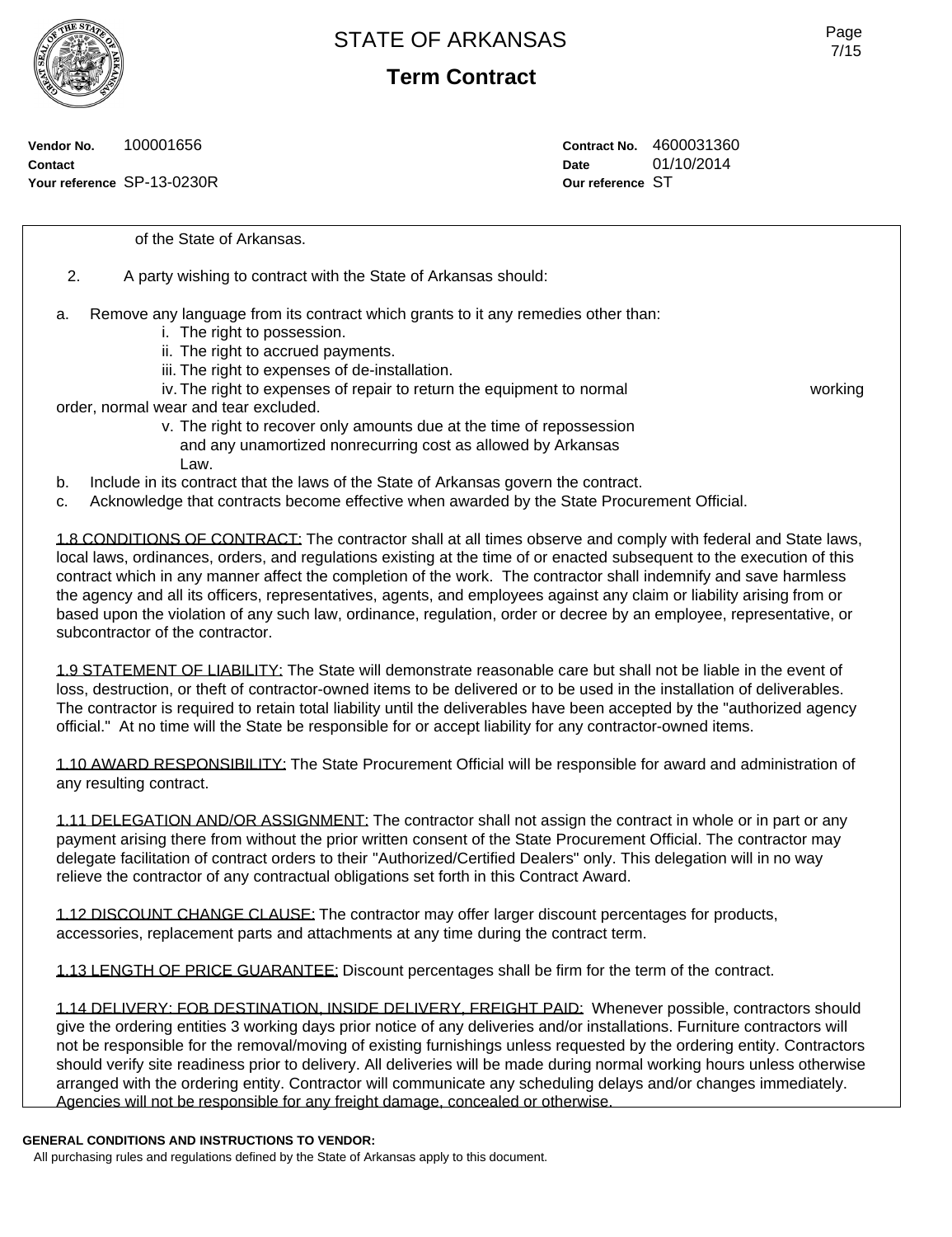**Term Contract**

**Vendor No.** 100001656 **Contact Your reference** SP-13-0230R **Contract No.** 4600031360 **Date** 01/10/2014 **Our reference** ST

1.15 SPECIAL DELIVERY INSTRUCTIONS: All shipments will be FOB destination (as specified on Ordering Entity Purchase Order).

### **Delivery/Installation Instructions:**

Due to the varying locations and circumstances involved in deliveries and installations, all deliveries and installations will be quoted on a project by project basis.

All installation, labor, and or delivery charges must be shown as a separate line item on quotes and invoices.

One of the following delivery methods must be specified on every Agency Purchase Order:

(1) Drop Shipped: Off loaded by carrier to an Agency loading dock or designated area. There will be no charge to the ordering Agency for this delivery method.

(2) Inside Delivery: Off loaded, un-boxed/wrapped and placed in pre-determined locations within the building. Contractor will be responsible for the removal of any trash, packaging materials, and cartons associated with the delivery.

(3) Delivered and Installed: Off loaded, and installed. Installation shall include but not limited to; any and all labor, material, and tools necessary to install furniture in accordance with approved plans and specifications and/or the direction of authorized agency personnel. The installation company will be responsible for the removal of any trash, packing material, and cartons associated with their installation.

The contractor/installation company will repair/replace (to the satisfaction of the ordering entity) any damage to the building or its contents that they (the contractor) caused in the course of their work. This includes but is not limited to: walls, floors, floor coverings, ceilings, elevators, doors, doorways, and any existing fixtures and furniture. The agency may withhold payment until repairs are satisfactorily completed.

1.16 ACCEPTANCE STANDARDS: Inspection and acceptance/rejection of products shall be made within thirty (30) days of receipt or upon completion of installation should that installation period extend beyond thirty (30) days. Ordering entity shall have the option to return any products within the thirty (30) days.

Return Requirements: Ordering entity shall coordinate returns with the Contractor. Upon notification by the ordering entity of a duplicate shipment, over-shipment or shipment in poor condition, the products must be promptly removed at the contractor and/or dealer's expense. Ordering entities reserve the right to return products for defects in material and/or workmanship. In the event of product return, the ordering entity reserves the right to accept either a full refund for the returned product or a replacement of the product.

Performance Requirements: The ordering entity reserves the right to inspect and verify that all deliveries are in accordance with specifications, both at the point of delivery and at the point of use. For orders that specify an "authorized party" to receive and inspect deliveries and/or installations, acceptance and inspection procedures must be performed by the "authorized party" to be considered and accepted by the ordering entity. Products inspected at the time of use are subject to refusal and return requirements for issues of quality such as defects in manufacturing and/or workmanship. Products will not be considered accepted by the ordering entity until the installation is complete for the applicable products.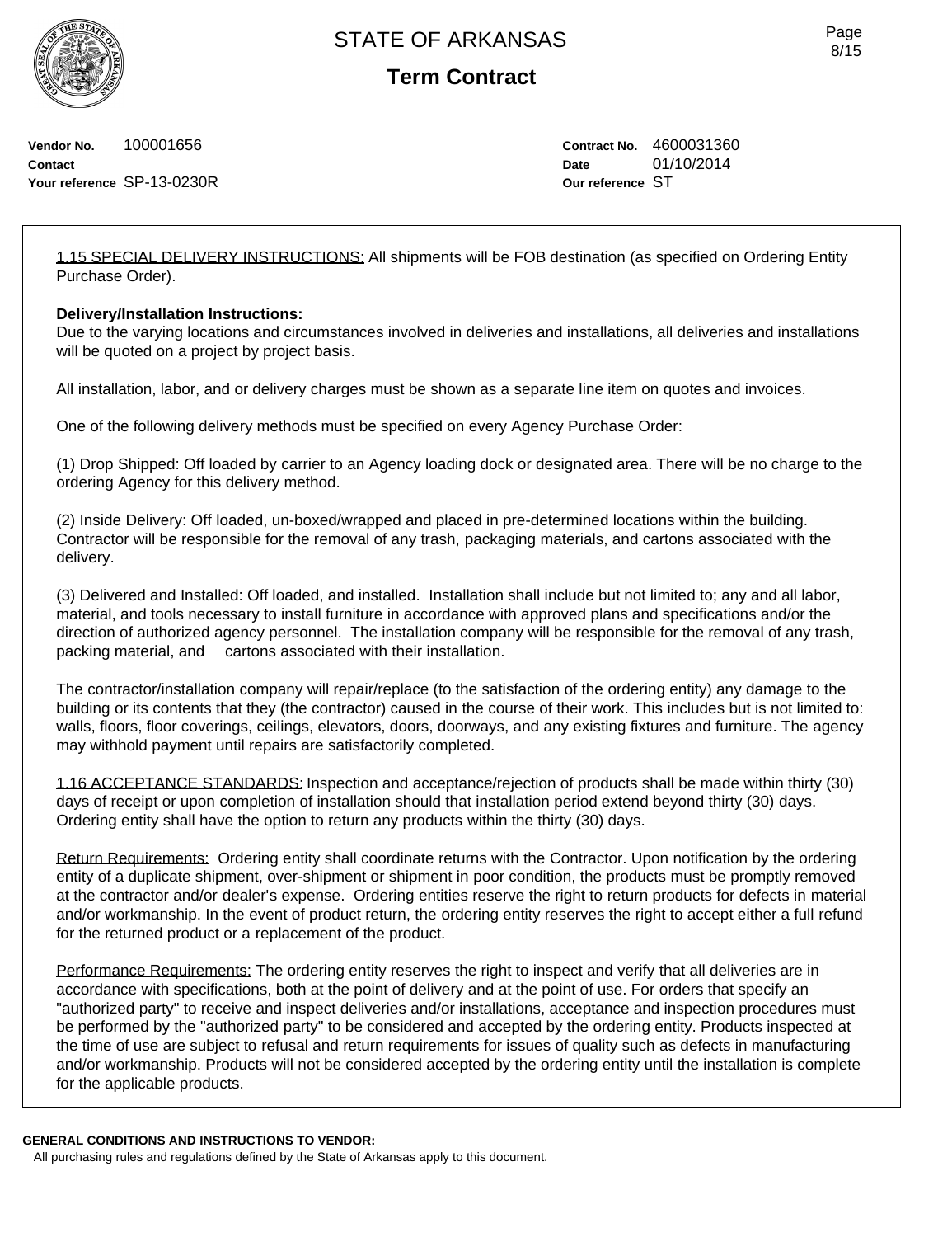**Term Contract**

**Vendor No.** 100001656 **Contact Your reference** SP-13-0230R **Contract No.** 4600031360 **Date** 01/10/2014 **Our reference** ST

**1.17 CANCELLATION:** In the event the State no longer needs the service or commodity specified in the contract or purchase order due to program changes, changes in laws, rules, or regulations, relocation of offices, or lack of appropriated funding, the State may cancel the contract or purchase order by giving the contractor written notice of such cancellation thirty (30) days prior to the date of cancellation.

## **SECTION 2 - SPECIFIC REQUIREMENTS**

2.1 QUALITY: The items must be in conformance with normal industry standards as specified within this Contract Award.

**2.2 GUIDELINES:** The Office of State Procurement adheres to all guidelines set forth by the State and Federal Government concerning The Americans with Disabilities Act (ADA) as well as all mandated fire codes.

2.3 ORDERING PROCEDURE: Orders placed against this contract may be in the form of an agency issued purchase order on an as-required basis. Or an agency may also use the Arkansas State Purchasing Card (P-Card) to purchase furniture.

2.4 QUANTITY BASIS OF CONTRACT - NO GUARANTEED QUANTITIES: The contract established has no guarantee of any specific quantity and the State is obligated only to buy that quantity which is needed by its agencies.

2.5 MINIMUM ORDER QUANTITY: The State makes no commitment to purchase any minimum or maximum quantity, or dollar volume of products from the selected suppliers. Utilization of this agreement will be on an as needed basis by State Agencies and/or Cooperative Participants, Cities, Counties, Schools K-12, Colleges and Universities. The State will award to multiple suppliers; however, the State reserves the right to purchase like and similar products from other suppliers as necessary to meet operational requirements.

Note: Issuance of an award does not guarantee an order.

2.6 reporting requirements: The product manufacturer agrees to provide a yearly sales report to the Office of State Procurement. This report is due on the 15th of July following the year's activity. The report **must** include the total sales of all furniture orders against the contract. The report should include the following: reporting time period, manufacturer/dealer name, furniture category, quantity and dollar value of each item sold, and the name of the purchasing entity.

Note: OSP reserves the right to request a sales report on an as-needed basis.

Send report to:

Office of State Procurement Attn: Tim O'Brien 1509 W. 7th Street, Room 300 Little Rock, AR 72201-3966

Timothy.O'Brien@dfa.arkansas.gov

#### **GENERAL CONDITIONS AND INSTRUCTIONS TO VENDOR:**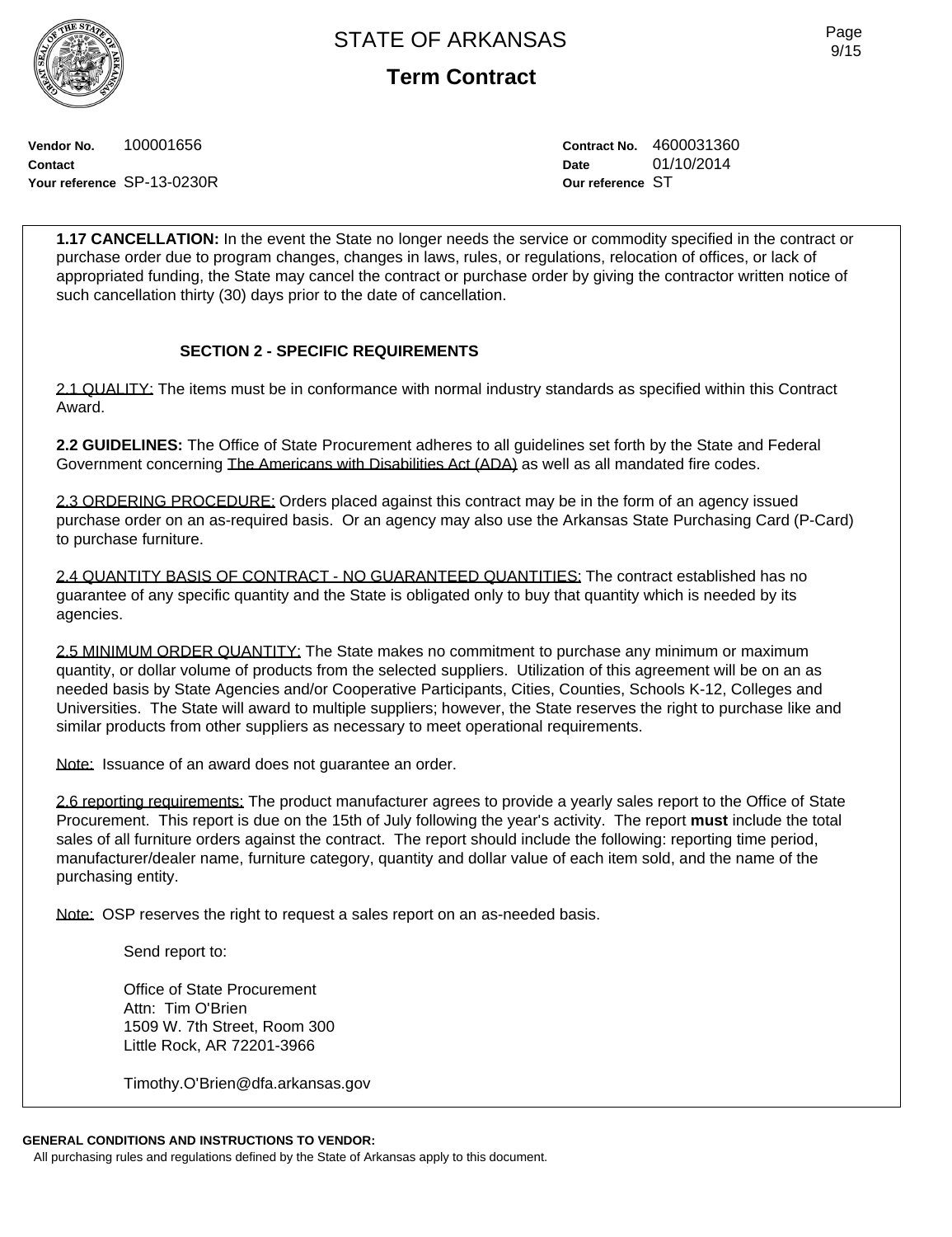**Term Contract**

**Vendor No.** 100001656 **Contact Your reference** SP-13-0230R **Contract No.** 4600031360 **Date** 01/10/2014 **Our reference** ST

2.7 FURNITURE CLASSIFICATIONS: Furniture classifications include but not limited to: Cafeteria, Dormitory, Library Shelving and Library Related, Lounge, Systems (Modular), School (Classroom), Freestanding, Seating, Filing Systems and Equipment, and Technology Support.

### 2.8 GENERAL DEFINITION OF PRODUCTS:

### **Item 1: Cafeteria Furniture**

· Mobile tables on rollers with or without benches or stools.

· Round and rectangular cafeteria tables without benches or stools.

### **Item 2: Dormitory Furniture**

· Metal, wood, or wood clad metal wardrobes, beds and mattresses, night stands, chest of drawers, and single pedestal dormitory student desks with keyboard or center drawers.

### **Item 3: Library Shelving and Library Related Furniture**

· Cantilever, reversed cantilever, four post library shelving (all of which include mobile shelving), and end panels for covering end of panels.

· Library Related Furniture, which includes but not limited to: book trucks, circulation desks, library tables, card catalogs, study carrels, storage cabinets, periodical racks, dictionary stands, and display cases.

### **Item 4: Lounge Furniture**

· Upholstered wood, metal, or rotationally molded lounge seating which includes but not limited to: (lounge chairs, recliners, love seats, sofas, and assemblies and replacements only).

· Complimentary tables, benches, and ottomans for lounge seating. Manufacturers must have lounge seating to match tables, benches and ottomans.

· Upholstered wood or metal multiple seating, ganging seating, and tandem seating.

### **Item 5: Systems Furniture (Modular)**

· A complete and comprehensive catalog of all systems furniture, including modular work stations, lines and accessories.

· Metal, wood or laminate modular furniture, these can include complimentary components such as keyboard drawers, task lights, tack boards, etc. and storage units.

### **Item 6: School Furniture (Classroom)**

- · Student desk, chair desks, tablet arm chairs and stools.
- · Single unit pedestal teacher's desks

#### **GENERAL CONDITIONS AND INSTRUCTIONS TO VENDOR:**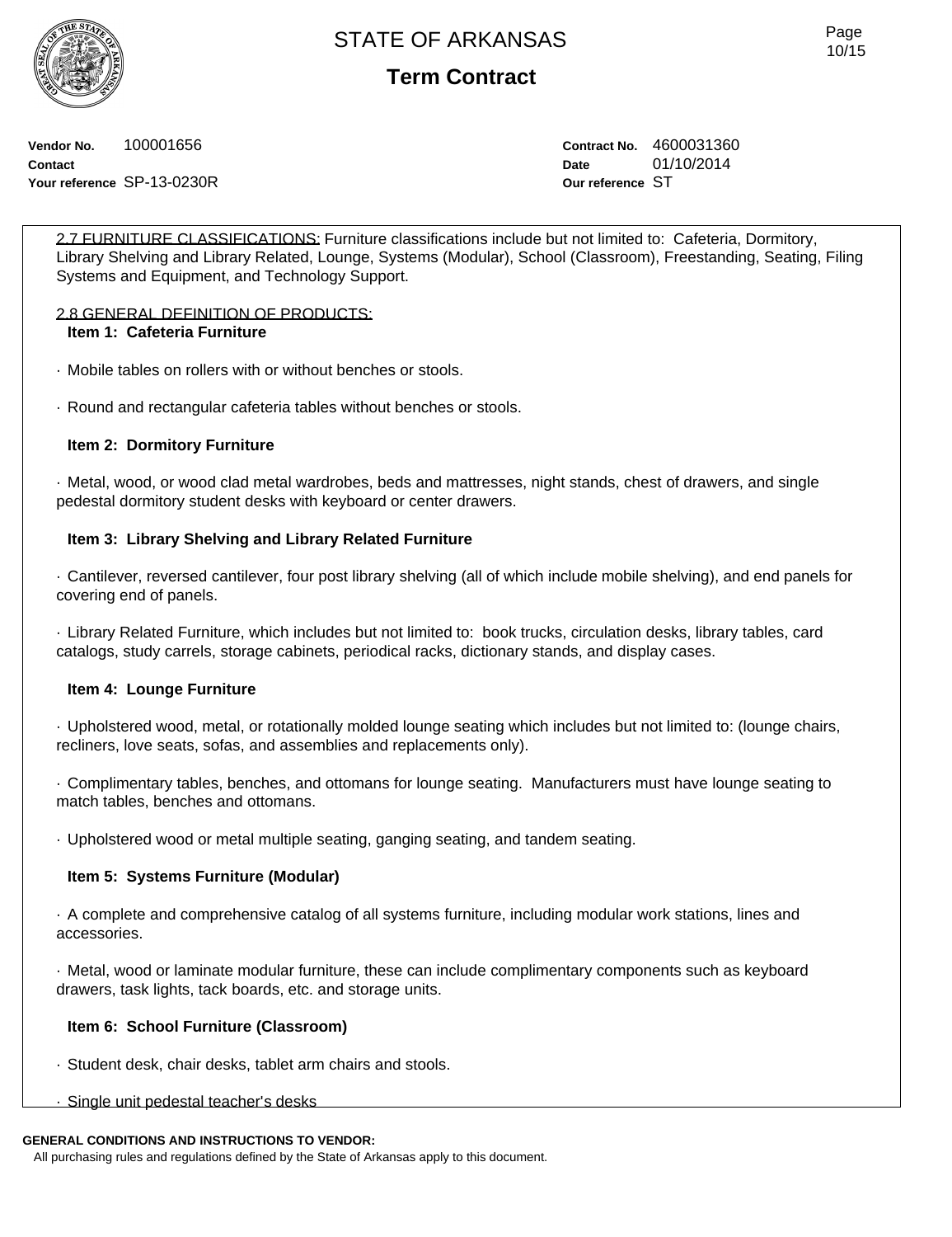**Term Contract**

**Vendor No.** 100001656 **Contact Your reference** SP-13-0230R **Contract No.** 4600031360 **Date** 01/10/2014 **Our reference** ST

· Study carrels and storage cabinets

· Stacking chairs, student chairs and folding chairs

· Classroom activity, computer, folding, training tables and accessories, such as, ganging devices, electrical/data components and storage dollies.

### **Item 7: Freestanding/Casegoods Furniture**

· A complete and comprehensive catalog of all case goods, furniture, (including folding and mobile) desks and tables.

· Conference room tables, lecterns, media cabinets, storage cabinets and presentation boards

#### **Item 8: Seating**

· A complete and comprehensive catalog of chairs, auditorium and general seating.

· Wood, metal or ergonomic seating which may include but limited to: executive, managerial, task, operational, stools, side, occasional, stacking, conference, and theater type seating.

· Products must meet or exceed ANSI/BIFMA requirements.

### **Item 9: Filing Systems and Equipment**

· A complete and comprehensive catalog of filing systems including vertical and lateral files, bookcases, mobile cabinets and freestanding file cabinets.

### **Item 10: Technology Support Furniture**

· A complete and comprehensive catalog of technology support furniture to support technology based learning environments.

**ANY PERMANENT FURNITURE INSTALLATION** for State Agencies as well as requested space alterations, attached fixtures, furnishings and erected additions must have Arkansas Building Authority (ABA) approval if:

- **(a)** The building is owned by ABA and/or
- **(b)** The product and installation exceeds the sum of \$20,000.00.
- (Excluding ABA exempt agencies)

Note: the Americans with Disabilities ACT and the Arkansas *Fire Codes* must be adhered to as set forth by local and federal guidelines by the ordering entity and the contractor.

Codes, Permits, Licenses for Permanent Installation:

The contractor must comply with all State mandatory licensing requirements prior to installation. Questions on licensing requirements should be directed to the State Licensing Board. Contractor must furnish and install all furniture and materials in compliance with all applicable codes, whether local, state, or federal; and that all permits or licenses required for installation will be obtained without cost to the State.

#### **GENERAL CONDITIONS AND INSTRUCTIONS TO VENDOR:**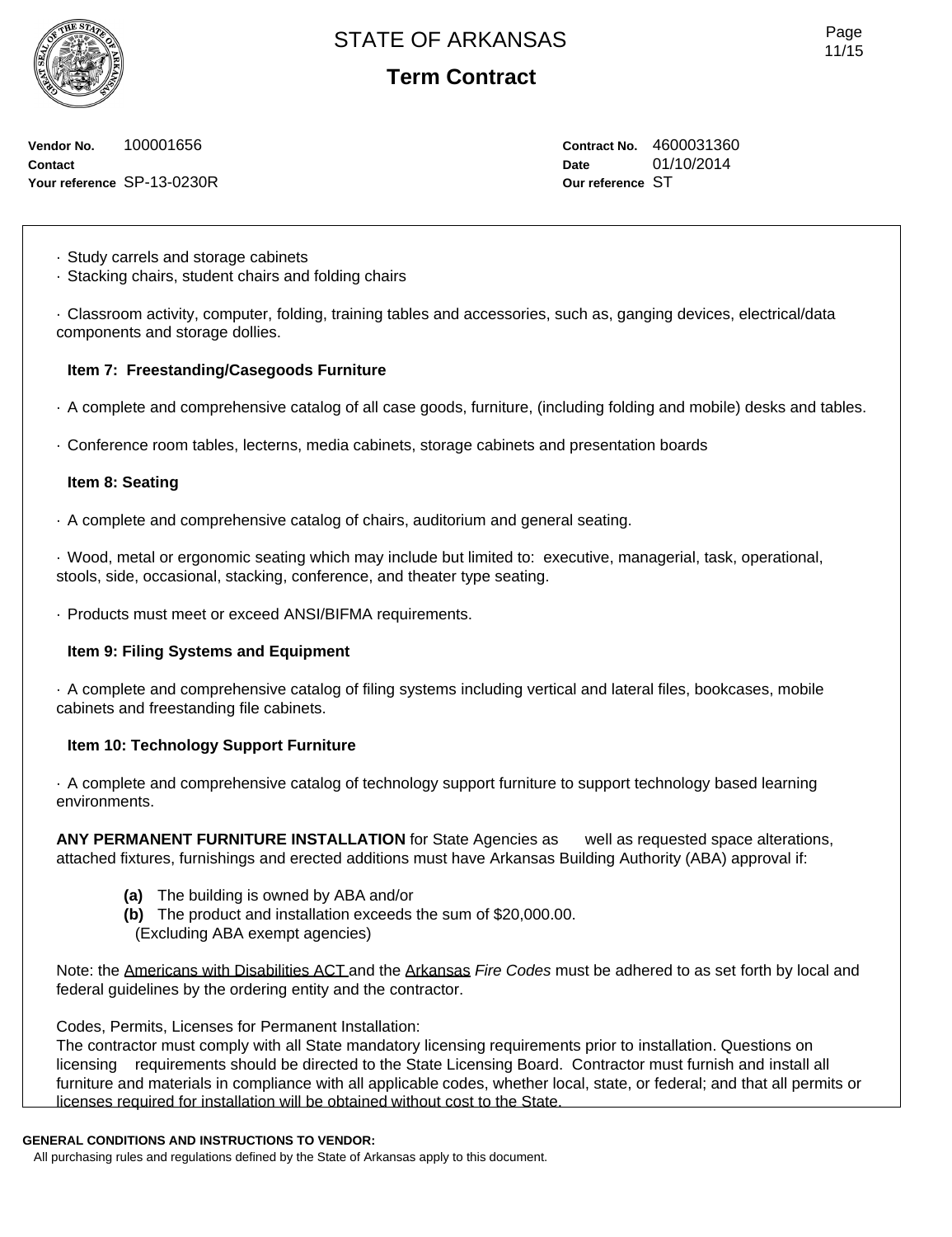**Vendor No.** 100001656 **Contact Your reference** SP-13-0230R **Contract No.** 4600031360 **Date** 01/10/2014 **Our reference** ST

**2.9 PRODUCT MANUFACTURER'S SUPPLIERS:** Only those dealers/distributors listed by the manufacturer will be considered authorized to act on behalf of the Product Manufacturer.

2.10 CONTRACT RENEWAL PERIOD: FURNITURE ADDITIONS/DELETIONS: Contractors wishing to make furniture additions/changes to their contract during the contract period should be aware of the following:

additions/changes will be allowed only once during a contract period. No changes to discount percentages are allowed during this contract period.

Additions/changes must be submitted during the contract renewal period.

When requesting additions and/or changes; contractor shall submit a request either by letter or via email which shall include a list of all items being proposed for addition and/or change.

Contractor shall submit all required documents supporting any new items.

Product literature for all new items shall also be submitted with the request.

Contractor is responsible for submitting a complete name, address, email address, phone and fax numbers when a new dealer is added.

2.11 PRICE LISTS AND PRODUCT INFORMATION: Contractors should provide an electronic version of the proposed price list in an Excel format or pdf on a jump drive. Also provide a dealer list, if applicable in an Excel format with "read and write" capabilities on the same jump drive. No costs or expenses associated with providing this information in the required format shall be charged to the State of Arkansas. At the time of contract renewal contractor will furnish OSP with an updated dealer list and published price list.

2.12 LITERATURE: The manufacturer/dealer shall furnish price lists, catalogs, and description literature upon request by any using entity, and at no cost to the entity.

2.13 SPECIAL PACKAGING: Items shall be packaged and cartoned so as to protect the contents from damage during shipment, handling and storage. Shipping container shall have a label with the following information:

Name of Receiving Agency Agency Purchase Order Number Name of Supplier Item Description of Contents Manufacturer Name Model Name and Number

2.14 WARRANTY: Minimum acceptable warranty will be for a period of one year from the date of product acceptance by the ordering entity. Warranty shall cover defects in material and workmanship and shall cover all costs associated with the repair or replacement of defective items including labor, parts, transportation costs, travel time and expense, and any other costs associated with such repair or replacement.

If anytime during the first (1) year warranty period the product does not perform in accordance to manufacturer's

### **GENERAL CONDITIONS AND INSTRUCTIONS TO VENDOR:**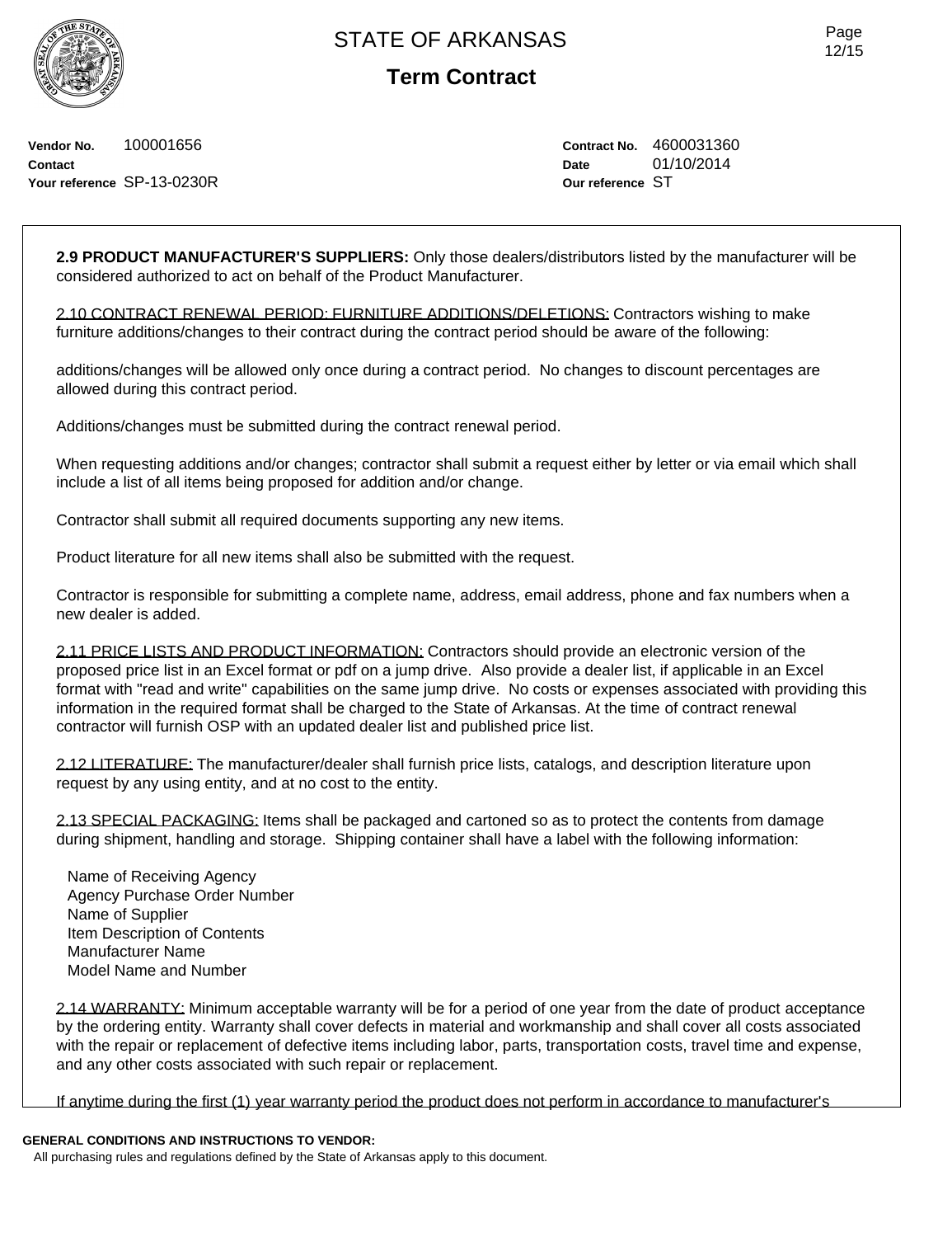**Term Contract**

Page 13/15

**Vendor No.** 100001656 **Contact Your reference** SP-13-0230R **Contract No.** 4600031360 **Date** 01/10/2014 **Our reference** ST

specification, the successful contractor will be notified in writing. The contractor shall pick up the product at the contractor's expense, and replace with product that meets or exceeds prior assembled product. Should product performance remain unacceptable to ordering entity, entity may request a full return of the purchase price (including taxes).

2.15 ORDER CANCELLATION: Users of this contract are advised that orders (all or part) cancelled or returned after acceptance of requested merchandise will be subject to a restocking fee of ten percent (10%) of the invoice amount (not to exceed \$500.00 per order) plus return freight charges. The amount authorized for payment of return freight will, in no instance, be more than original delivery charges documented by carrier. These charges may be applied, at the option of the supplier, to those orders which have been accepted. Orders cancelled prior to shipment or acceptance by ordering entity from the manufacturer will not be assessed charges.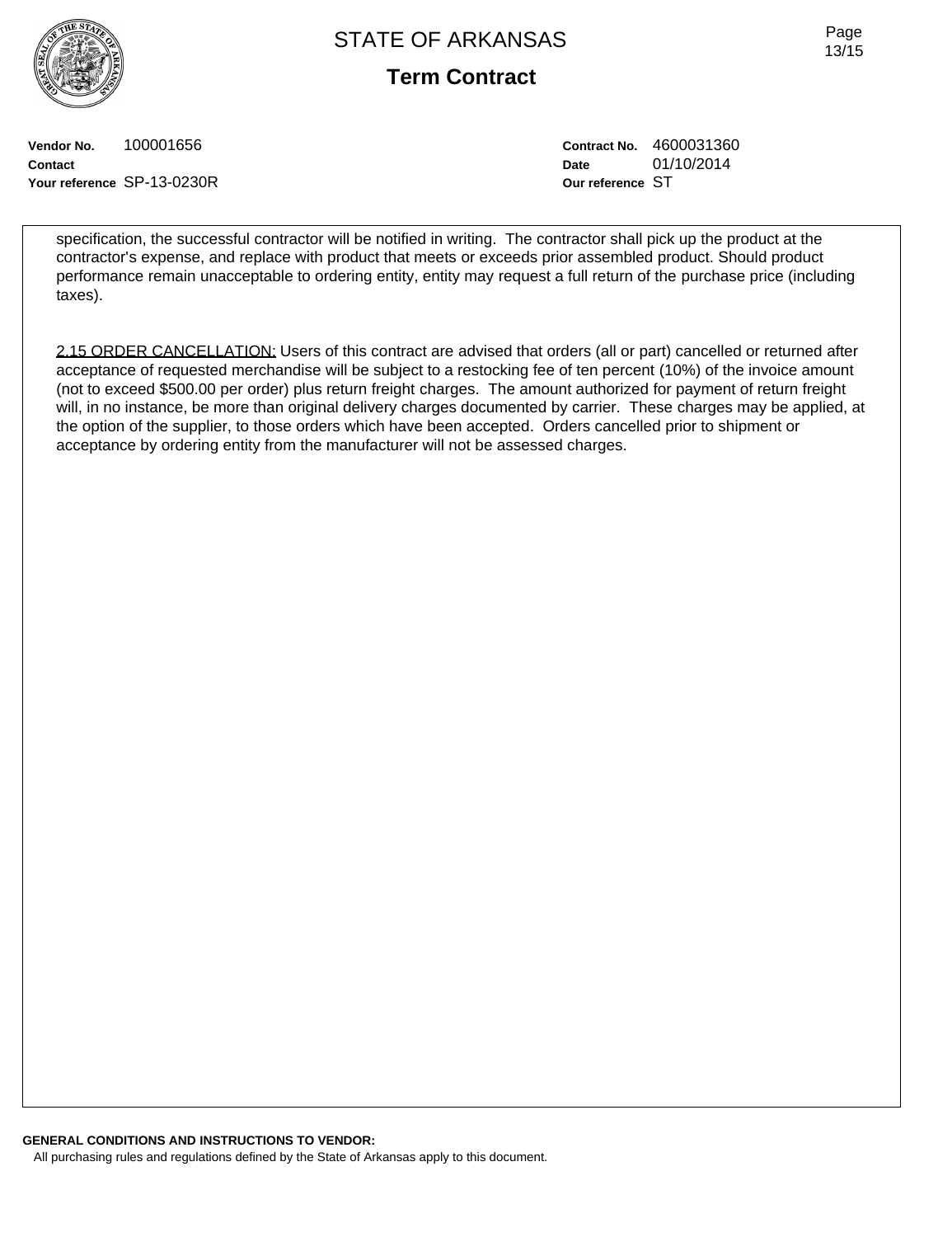Page 14/15

**Vendor No.** 100001656 **Contact Your reference** SP-13-0230R **Contract No.** 4600031360 **Date** 01/10/2014 **Our reference** ST

### **TERMS AND CONDITIONS**

1. GENERAL: All terms and conditions stated in the invitation for bid govern this contract

2. PRICES: Prices are firm and not subject to escalation, unless otherwise specified in the invitation for bid.

3. DISCOUNTS: All cash discounts offered will be taken if earned.

4. TAXES: Most state agencies must pay state sales tax. Before billing, the contractor should contact the ordering agency to find out if that agency must pay sales tax. Itemize state sales tax when applicable on invoices.

5. BRAND NAME REFERENCES: The contractor guarantees that the commodity delivered is the same as specified in the bid.

6. GUARANTY: All items delivered are to be newly manufactured, in first- class condition, latest model and design, including, where applicable, containers suitable for shipment and storage unless otherwise indicated in the bid invitation. The contractor guarantees that everything furnished hereunder will be free from defects in design, workmanship, and material; that if sold by drawing, sample or specification, it will conform thereto and will serve the function for which furnished. The contractor further guarantees that if the items furnished hereunder are to be installed by the contractor, such items will function properly when installed. The contractor also guarantees that all applicable laws have been complied with relating to construction, packaging, labeling, and registration. The contractor's obligations under this paragraph shall survive for a period of one year from the date of delivery, unless otherwise specified in the invitation for bid.

7. AWARD: This contract award does not authorize shipment. Shipment against this contract is authorized by the receipt of a purchase order from the ordering agency. A written purchase order mailed or otherwise furnished to the contractor results in a binding obligation without further action by either party.

8. DELIVERY: The term of the contract is shown on the face of the contract award. The contractor is required to supply the state's needs during this term. The number of days required to place the commodity in the receiving agency's designated location under normal conditions is also shown. Consistent failure to meet delivery without a valid reason may cause removal from the bidders' list or suspension of eligibility for award.

9. BACK ORDERS OR DELAY IN DELIVERY: Back orders or failure to deliver within the time required may be default of the contract. The contractor must give written notice to the Office of State Procurement and ordering agency of the reason and the expected delivery date. If the reason is not acceptable, the contractor is in default. The Office of State Procurement has the right to extend delivery if reasons appear valid. If the date is not acceptable, the agency may buy elsewhere.

10. DELIVERY REQUIREMENTS: No substitutions or cancellations are permitted without written approval of the Office of State Procurement. Delivery shall be made during agency work hours only, 8:00 a.m. to 4:30 p.m., unless prior approval for other delivery has been obtained from the agency. Packing memoranda shall be enclosed with each shipment.

#### **GENERAL CONDITIONS AND INSTRUCTIONS TO VENDOR:**